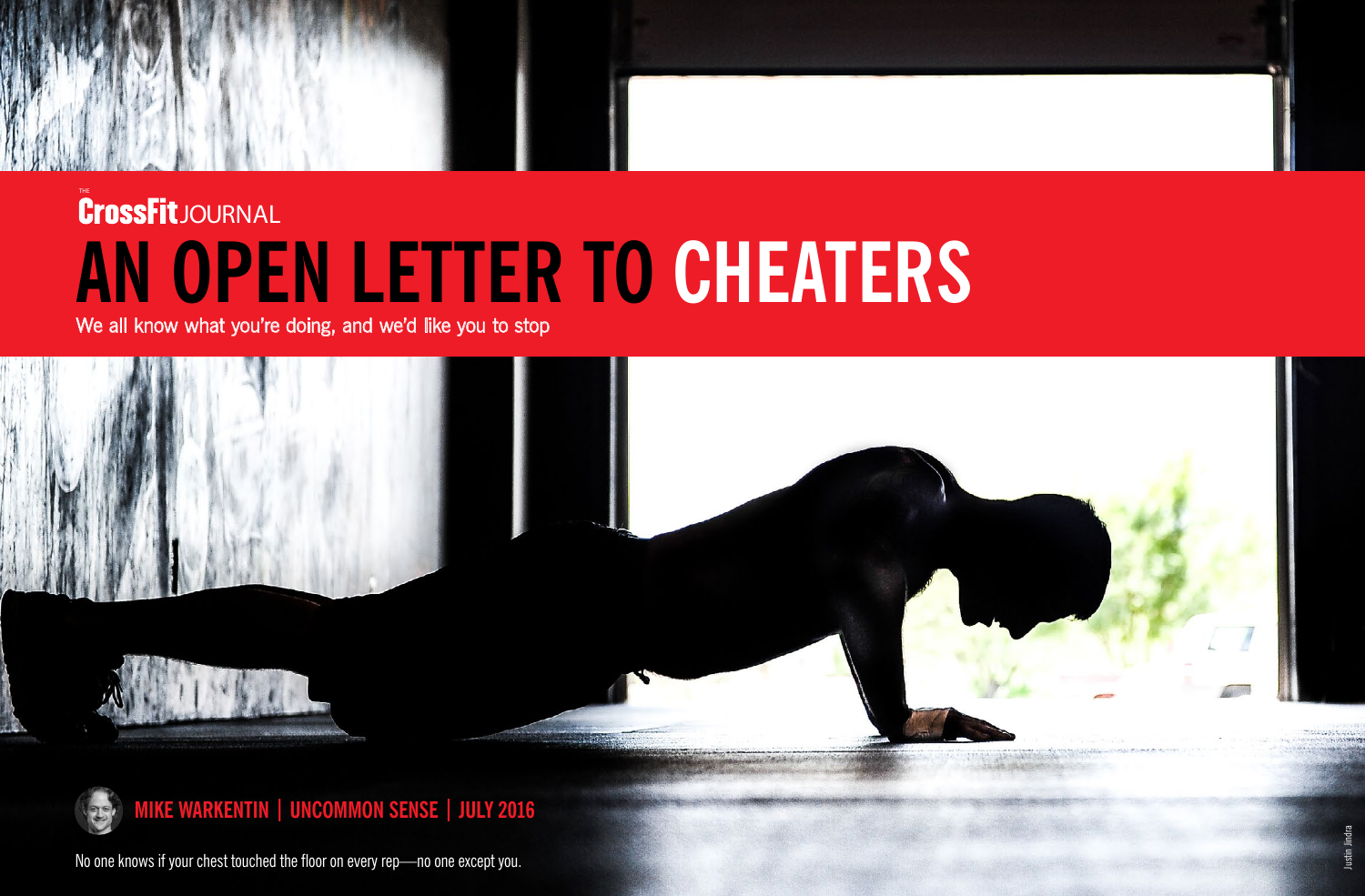didn't hear the discussions after you put your score on the board and walked out. But eventually your peers and your trainers fi gured you out. It doesn't take too many "weren't you ahead of him?" conversations to solve the mystery without the crime lab.

Here's some info: Facebook hosts a group for CrossFit affiliate owners, and it's almost 10,000 strong. In that group, trainers discuss all sorts of things, from cleaning gym mats to teaching muscle-ups. Despite the overwhelmingly large number of honest people in any gym, you usually don't have to scroll very far to see a post like this: "An athlete at my gym is cheating, and other members and coaches are starting to complain. It's ruining the atmosphere. What do I do?"

Let it be said again: If you cheat, your coach noticed. You have fooled no one.

How did your coach catch you? Coaches know approximately how long it takes to complete certain workouts. Coaches also know your current abilities and level of fitness. When an athlete posts a score outside the expected range, a coach notices. That score might mean an athlete suddenly had a breakthrough—like Awkward Dude's legendary set of 50 unbroken double-unders that came from nowhere and reduced his time by a full five mi nutes. But in general, athlete progression follows a pattern any coach can see, and anomalies stand out. Big time.

Coaches also know how long it takes to do 21 thrusters, for ex ample. It's just an ability we've acquired after watching 5 million reps. Beyond that, we know every movement has a maximum cycle time. Even Ben Smith can only go so fast. When you're working through 30 wall-ball shots to 10 ft. and you move on to the next movement after 35 seconds, alarm bells go off in our heads because physics won't allow that time. We've also coached three classes in a row, so we know that your rest break couldn't possibly allow you to beat the guy who went unbroken two hours ago.

We sense disturbances in The Force, young Jedi.

Further, competitive athletes always count each other's reps, eit her by absentminded habit, as a spot check, or as part of an attempt to game your time and beat your ass. If you're training at the end of the 5-p.m. class, it's guaranteed your reps are being counted by a rival who arrived for the session at 6. Believe it,

## Admit it: You've shaved a rep.

Maybe you've even shaved entire rounds off workouts.

You might have even lied about loads or times.

Guess what: Your coach noticed. And so did the other people in the class.

Thankfully, cheaters are relatively rare in CrossFit, perhaps because "so much of repugnant behavior is about trying to get something for nothing, and the CrossFitters inherently don't be lieve that it's possible," as CrossFit Founder and CEO Greg Glass man said in [2009](http://journal.crossfit.com/2009/08/primal-fitness.tpl) .

But physical suffering can erode loosely rooted morality, and we all know cheaters exist. By bending or breaking the rules, you can reduce or end the pain and perhaps take a whiteboard win, which can be very tempting when a grueling workout demands everything you have and some things you don't. All athletes have come face to face with the moral dilemma of the 145th wall-ball shot that didn't quite hit the line during Karen. A choice must be made at that point, and it's sometimes hard to make the right one. But everyone in the community expects you to man and woman up by replacing the short shot with a good rep.

Coaches most definitely understand that sometimes you forget which round you're in. It happens. We know that sometimes you accidentally write the wrong load or time on the whiteboard because your brain isn't functioning correctly after a screaming match with Fran. We're aware that you can't always tell if you squatted below parallel exactly 300 times during Cindy. These are honest mistakes made by honest people.

But some athletes cheat. On purpose. Regularly.

And when you cheat, it is most assuredly noticed.

Maybe your dishonesty isn't noticed right away, or maybe you



## If you cheat, your coach noticed. You have fooled no one.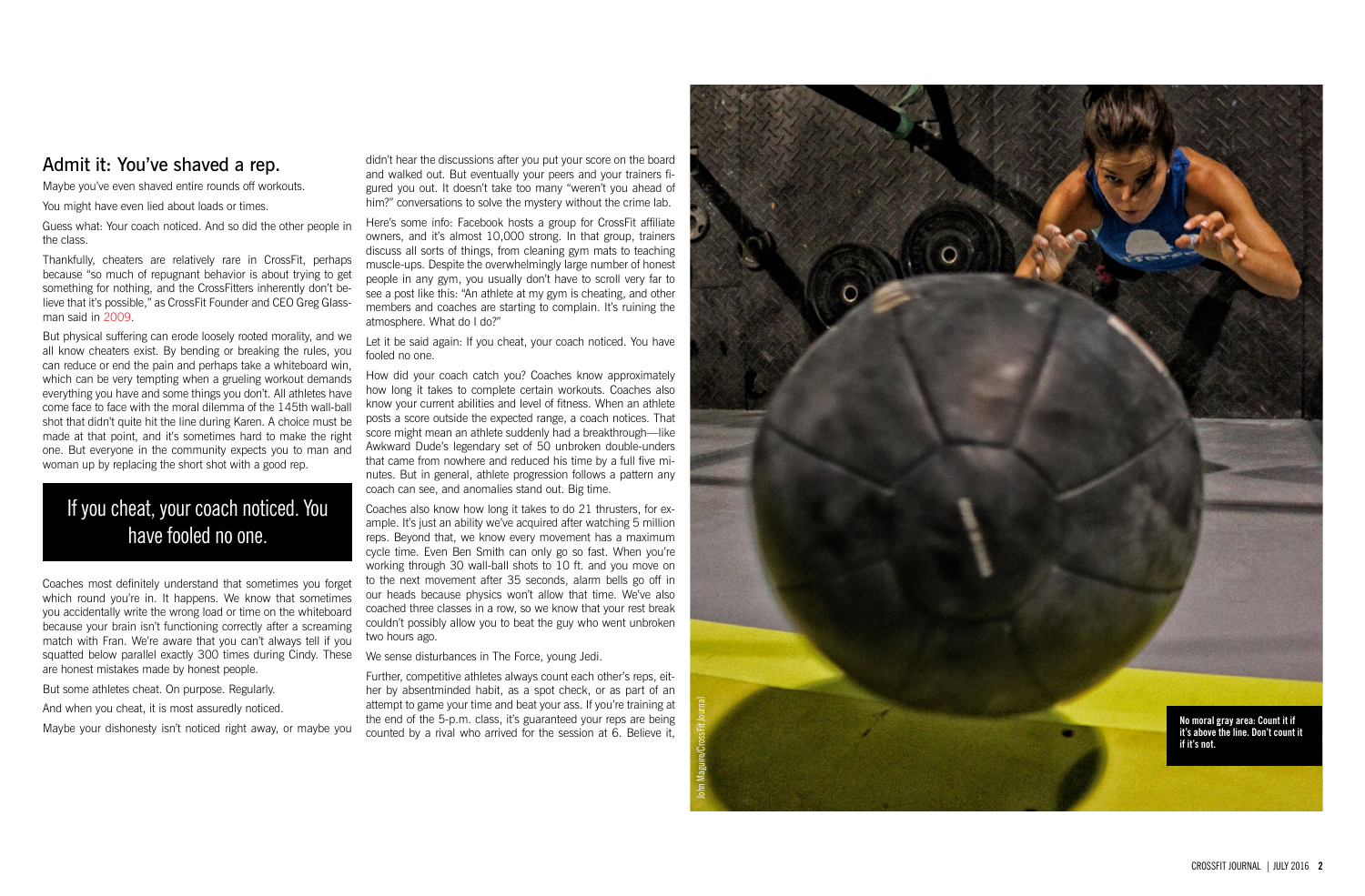

CrossFit<br>GAMES

Reebok brussilk

9

 **Adrian "Boz" Bozman didn't see your shallow squat, but he definitely knows about it.**